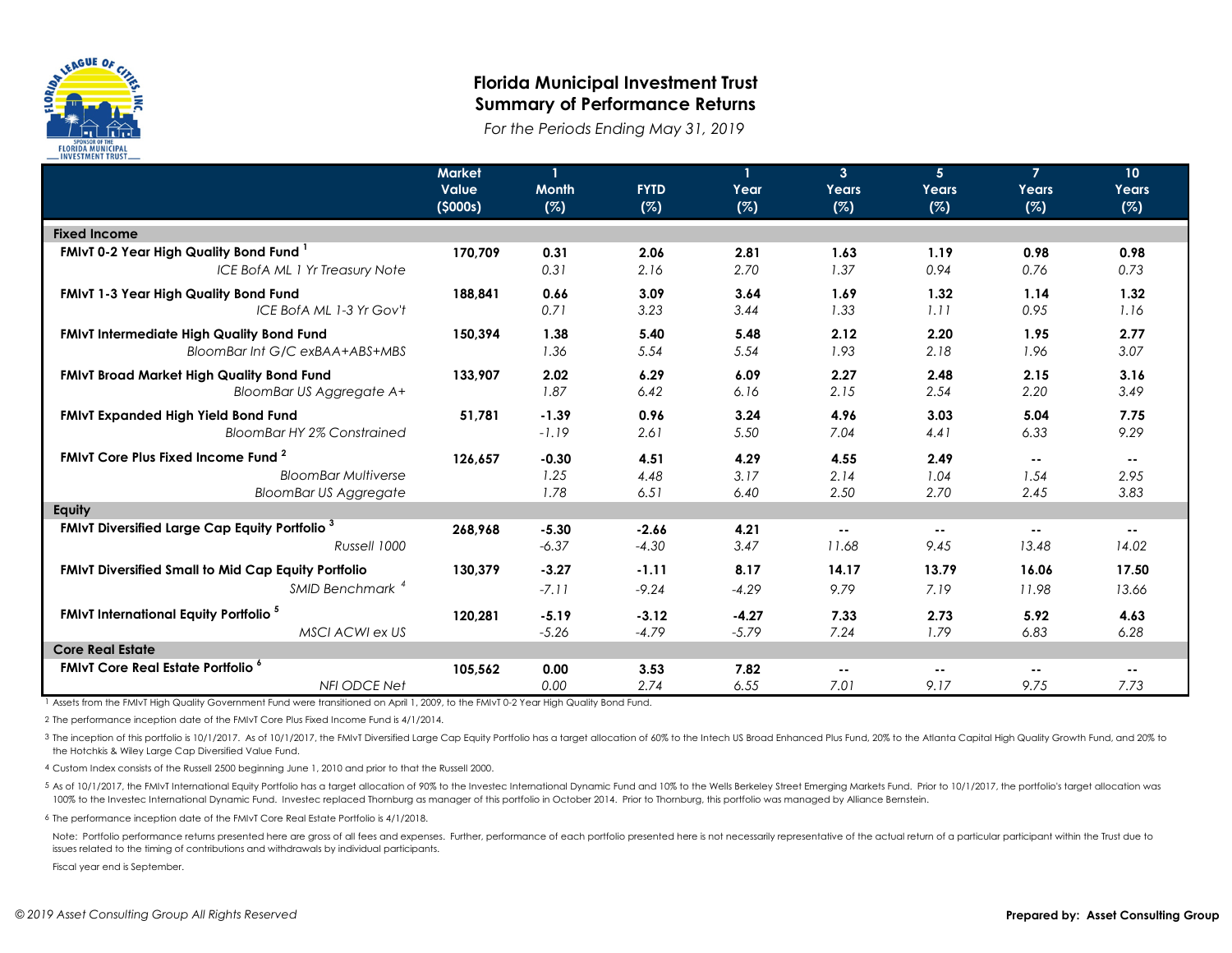

## **Florida Municipal Investment Trust Summary of Performance Returns - Net of All Fees and Expenses**

*For the Periods Ending May 31, 2019*

|                                                                  | <b>Market</b><br><b>Value</b><br>(5000s) | <b>Month</b><br>(%) | <b>FYTD</b><br>(%) | $\mathbf{1}$<br>Year<br>(%) | 3 <sup>2</sup><br>Years<br>(%) | 5 <sub>5</sub><br>Years<br>(%) | $\overline{7}$<br>Years<br>(%) | 10 <sup>°</sup><br>Years<br>(%) |
|------------------------------------------------------------------|------------------------------------------|---------------------|--------------------|-----------------------------|--------------------------------|--------------------------------|--------------------------------|---------------------------------|
| <b>Fixed Income</b>                                              |                                          |                     |                    |                             |                                |                                |                                |                                 |
| FMIvT 0-2 Year High Quality Bond Fund <sup>1</sup>               | 170.709                                  | 0.29                | 1.91               | 2.57                        | 1.40                           | 0.95                           | 0.74                           | 0.75                            |
| ICE BofA ML 1 Yr Treasury Note                                   |                                          | 0.31                | 2.16               | 2.70                        | 1.37                           | 0.94                           | 0.76                           | 0.73                            |
| FMIvT 1-3 Year High Quality Bond Fund                            | 188.841                                  | 0.65                | 2.94               | 3.41                        | 1.47                           | 1.10                           | 0.92                           | 1.17                            |
| ICE BofA ML 1-3 Yr Gov't                                         |                                          | 0.71                | 3.23               | 3.44                        | 1.33                           | 1.11                           | 0.95                           | 1.16                            |
| FMIvT Intermediate High Quality Bond Fund                        | 150,394                                  | 1.36                | 5.23               | 5.23                        | 1.89                           | 1.97                           | 1.72                           | 2.60                            |
| BloomBar Int G/C exBAA+ABS+MBS                                   |                                          | 1.36                | 5.54               | 5.54                        | 1.93                           | 2.18                           | 1.96                           | 3.07                            |
| <b>FMIvT Broad Market High Quality Bond Fund</b>                 | 133,907                                  | 1.99                | 6.06               | 5.75                        | 1.94                           | 2.15                           | 1.81                           | 2.90                            |
| BloomBar US Aggregate A+                                         |                                          | 1.87                | 6.42               | 6.16                        | 2.15                           | 2.54                           | 2.20                           | 3.49                            |
| FMIvT Expanded High Yield Bond Fund                              | 51,781                                   | $-1.42$             | 0.79               | 2.98                        | 4.69                           | 2.77                           | 4.77                           | 7.48                            |
| <b>BloomBar HY 2% Constrained</b>                                |                                          | $-1.19$             | 2.61               | 5.50                        | 7.04                           | 4.41                           | 6.33                           | 9.29                            |
| FMIvT Core Plus Fixed Income Fund <sup>2</sup>                   | 126,657                                  | $-0.35$             | 4.10               | 3.68                        | 3.95                           | 1.90                           | $- -$                          | $\sim$ $\sim$                   |
| <b>BloomBar Multiverse</b>                                       |                                          | 1.25                | 4.48               | 3.17                        | 2.14                           | 1.04                           | 1.54                           | 2.95                            |
| <b>BloomBar US Aggregate</b>                                     |                                          | 1.78                | 6.51               | 6.40                        | 2.50                           | 2.70                           | 2.45                           | 3.83                            |
| Equity                                                           |                                          |                     |                    |                             |                                |                                |                                |                                 |
| <b>FMIvT Diversified Large Cap Equity Portfolio</b> <sup>3</sup> | 268,968                                  | $-5.36$             | $-3.07$            | 3.56                        | $\sim$ $\sim$                  | $\sim$ $\sim$                  | $\sim$ $\sim$                  | $\sim$ $\sim$                   |
| Russell 1000                                                     |                                          | $-6.37$             | $-4.30$            | 3.47                        | 11.68                          | 9.45                           | 13.48                          | 14.02                           |
| <b>FMIvT Diversified Small to Mid Cap Equity Portfolio</b>       | 130,379                                  | $-3.33$             | $-1.53$            | 7.51                        | 13.47                          | 13.08                          | 15.34                          | 16.82                           |
| SMID Benchmark <sup>4</sup>                                      |                                          | $-7.11$             | $-9.24$            | $-4.29$                     | 9.79                           | 7.19                           | 11.98                          | 13.66                           |
| <b>FMIvT International Equity Portfolio</b> <sup>5</sup>         | 120,281                                  | $-5.25$             | $-3.56$            | $-4.91$                     | 6.66                           | 2.12                           | 5.38                           | 4.02                            |
| MSCI ACWI ex US                                                  |                                          | $-5.26$             | $-4.79$            | $-5.79$                     | 7.24                           | 1.79                           | 6.83                           | 6.28                            |
| <b>Core Real Estate</b>                                          |                                          |                     |                    |                             |                                |                                |                                |                                 |
| <b>FMIvT Core Real Estate Portfolio</b> <sup>6</sup>             | 105,562                                  | 0.00                | 2.96               | 6.88                        | $\sim$ $\sim$                  | $\sim$ $\sim$                  | $\sim$ $-$                     | $\sim$ $\sim$                   |
| <b>NFI ODCE Net</b>                                              |                                          | 0.00                | 2.74               | 6.55                        | 7.01                           | 9.17                           | 9.75                           | 7.73                            |

1 Assets from the FMIvT High Quality Government Fund were transitioned on April 1, 2009, to the FMIvT 0-2 Year High Quality Bond Fund.

2 The performance inception date of the FMIvT Core Plus Fixed Income Fund is 4/1/2014.

3 The inception of this portfolio is 10/1/2017. As of 10/1/2017, the FMIvT Diversified Large Cap Equity Portfolio has a target allocation of 60% to the Intech US Broad Enhanced Plus Fund, 20% to the Atlanta Capital High Qu the Hotchkis & Wiley Large Cap Diversified Value Fund.

4 Custom Index consists of the Russell 2500 beginning June 1, 2010 and prior to that the Russell 2000.

5 As of 10/1/2017, the FMIvT International Equity Portfolio has a target allocation of 90% to the Investec International Dynamic Fund and 10% to the Wells Berkeley Street Emerging Markets Fund. Prior to 10/1/2017, the port 100% to the Investec International Dynamic Fund. Investec replaced Thornburg as manager of this portfolio in October 2014. Prior to Thornburg, this portfolio was managed by Alliance Bernstein.

6 The performance inception date of the FMIvT Core Real Estate Portfolio is 4/1/2018.

Note: Portfolio performance returns are indicative of the performance of each portfolio, but are not necessarily representative of the actual return of a particular participant within the Trust due to issues related to the withdrawals by individual participants. Beginning July 2008 and ending September 2010, the net of fee performance includes the impact of securities lending activity, which may increase or decrease the total expenses of the

Fiscal year end is September.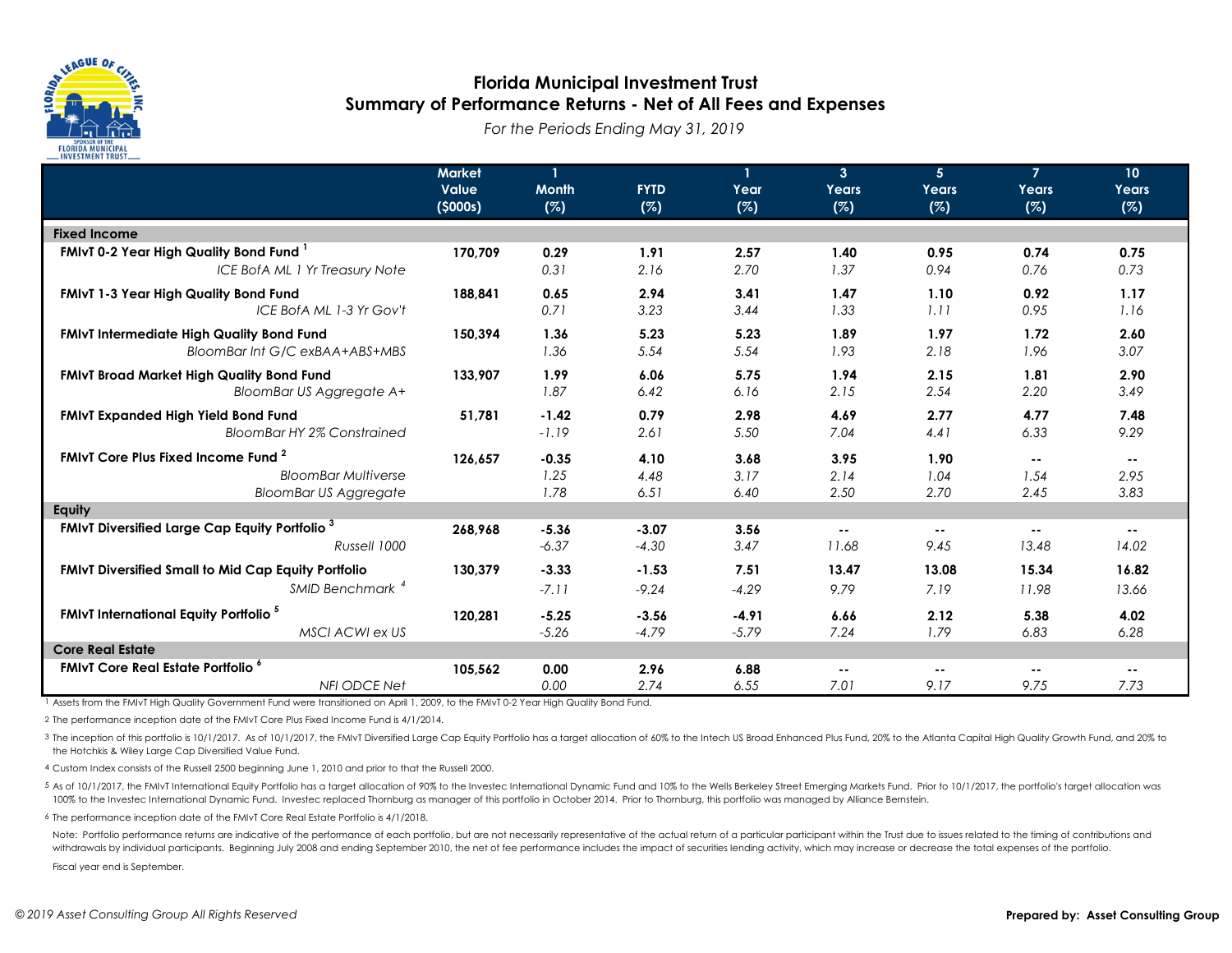## **Market Overview**

*For the Periods Ending May 31, 2019*

|                                   | $\mathbf{1}$ |             | $\mathbf{1}$ | 3 <sup>1</sup> | 5 <sup>1</sup> | $\overline{7}$ | 10 <sup>°</sup> |
|-----------------------------------|--------------|-------------|--------------|----------------|----------------|----------------|-----------------|
|                                   | <b>Month</b> | <b>FYTD</b> | Year         | Years          | Years          | Years          | Years           |
|                                   | (%)          | (%)         | (%)          | (%)            | (%)            | (%)            | (%)             |
| <b>Equity Markets - Core</b>      |              |             |              |                |                |                |                 |
| S&P 500                           | $-6.35$      | $-4.24$     | 3.78         | 11.72          | 9.66           | 13.53          | 13.95           |
| Russell 1000                      | $-6.37$      | $-4.30$     | 3.47         | 11.68          | 9.45           | 13.48          | 14.02           |
| <b>Russell Mid Cap</b>            | $-6.14$      | $-3.91$     | 1.59         | 9.87           | 7.89           | 12.74          | 14.43           |
| Russell 2000                      | $-7.78$      | $-12.81$    | $-9.05$      | 9.75           | 6.71           | 11.32          | 12.84           |
| <b>Equity Markets - Growth</b>    |              |             |              |                |                |                |                 |
| Russell 1000 Growth               | $-6.32$      | $-4.38$     | 5.39         | 15.33          | 12.33          | 15.11          | 15.64           |
| <b>Russell Mid Cap Growth</b>     | $-5.75$      | $-1.03$     | 6.87         | 13.88          | 10.28          | 13.96          | 15.29           |
| Russell 2000 Growth               | $-7.42$      | $-12.44$    | $-6.88$      | 11.72          | 8.32           | 12.48          | 13.93           |
| <b>Equity Markets - Value</b>     |              |             |              |                |                |                |                 |
| Russell 1000 Value                | $-6.43$      | $-4.26$     | 1.45         | 7.98           | 6.53           | 11.76          | 12.33           |
| <b>Russell Mid Cap Value</b>      | $-6.42$      | $-5.98$     | $-2.09$      | 6.92           | 6.05           | 11.86          | 13.84           |
| Russell 2000 Value                | $-8.17$      | $-13.24$    | $-11.32$     | 7.68           | 5.00           | 10.08          | 11.67           |
| <b>International Markets</b>      |              |             |              |                |                |                |                 |
| <b>MSCI EAFE</b>                  | $-4.66$      | $-5.46$     | $-5.26$      | 6.35           | 1.76           | 7.96           | 6.72            |
| <b>MSCI World</b>                 | $-5.68$      | $-4.58$     | 0.27         | 9.62           | 6.22           | 11.00          | 10.57           |
| <b>Fixed Income</b>               |              |             |              |                |                |                |                 |
| ICE BofA ML 1-3 Yr Treasury       | 0.71         | 3.24        | 3.44         | 1.32           | 1.10           | 0.94           | 1.13            |
| <b>BloomBar Intermediate Agg</b>  | 1.32         | 5.61        | 5.69         | 2.12           | 2.28           | 2.11           | 3.28            |
| <b>BloomBar Gov't/Credit</b>      | 1.96         | 6.88        | 6.73         | 2.65           | 2.80           | 2.51           | 4.03            |
| <b>BloomBar US Aggregate</b>      | 1.78         | 6.51        | 6.40         | 2.50           | 2.70           | 2.45           | 3.83            |
| <b>BloomBar Gov't/Credit Long</b> | 4.13         | 11.26       | 10.05        | 4.48           | 5.12           | 4.36           | 7.61            |
| ICE BofA ML High Yield Cash Pay   | $-1.28$      | 2.56        | 5.39         | 7.05           | 4.36           | 6.28           | 9.21            |
| <b>FTSE World Govt Bond</b>       | 1.72         | 4.78        | 2.79         | 1.45           | 0.54           | 0.57           | 1.99            |

Fiscal year end is September.